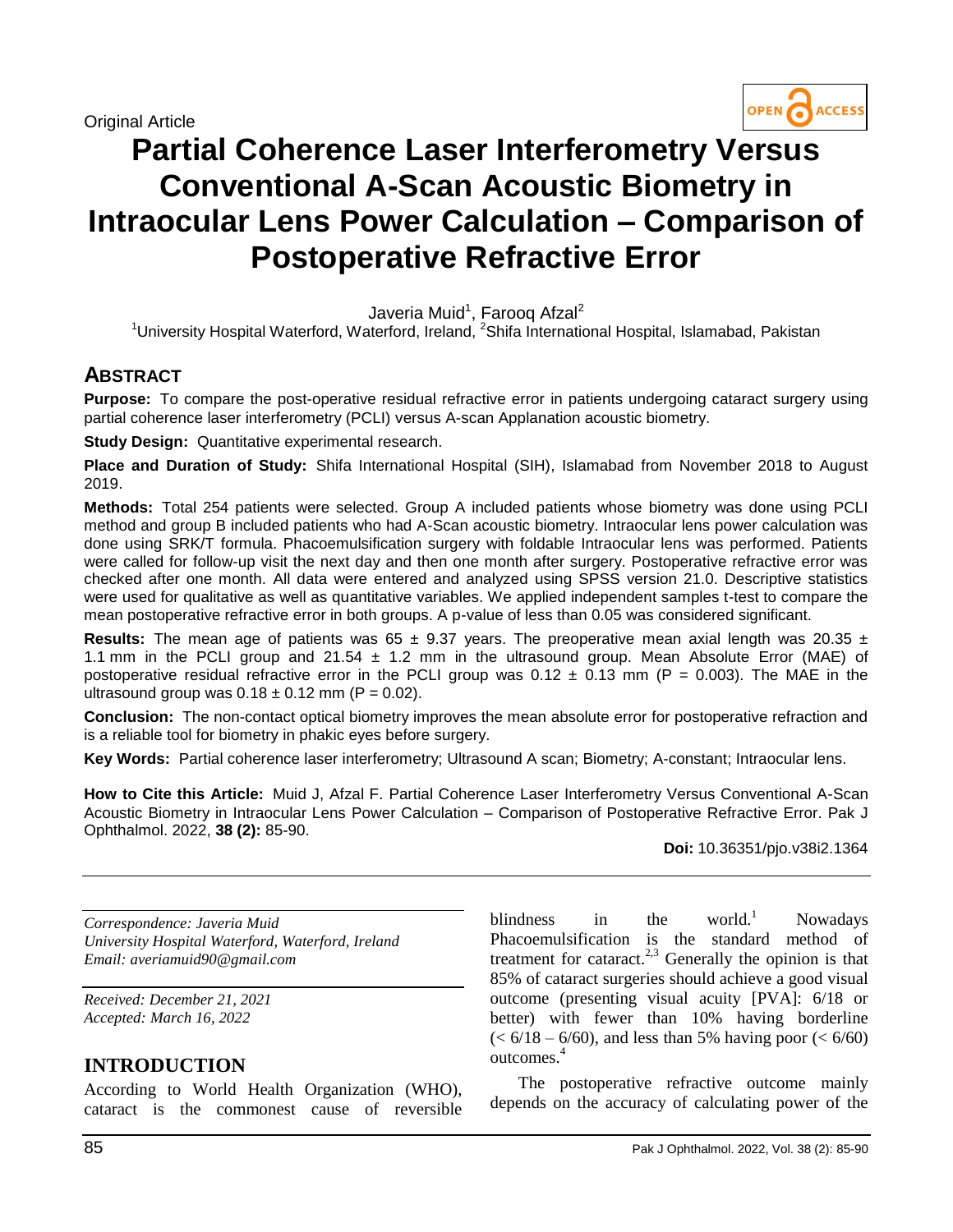intraocular lens, which depends on several factors including axial length (AL) measurement, anterior chamber depth (ACD), keratometry readings, intraocular implants calculation formulae and material of the intraocular lens.

Out of all these factors, imprecise AL measurements have shown to be the major factor responsible for the surprised refractive outcome. Studies show that an error of 100 micrometers in AL measurement leads to a refractive error of 0.28 D when the mean absolute error (MAE) in the partial coherence laser interferometry group is  $0.52 \pm 0.32$  D and in the ultrasound group, is  $0.62 \pm 0.4$  D.<sup>5</sup> There are currently two methods of biometry available worldwide: ultrasound and optical. Studies have shown that A-scan AL measurements are lower than that of IOL Master, the mean difference being  $0.2 \pm$ 0.44 mm.<sup>6</sup>

Ultrasound biometry uses the technique of echo delay time to measure ocular distances. It has a longitudinal resolution of 200 micrometers and a precision of 100–120 micrometers. It involves direct contact of the cornea with the probe using topical anesthetic drops. It is uncomfortable for the patient as well as it has the disadvantage of corneal indentation during measurement.<sup>5</sup> It requires a specially trained person to avoid errors due to excessive compression of the cornea by the ultrasound probe.

On the other hand, the optical biometer works on the principle of partial coherence laser interferometry (PCLI). The IOL Master operates as a modified Michelson interferometer and uses infrared laser light (wavelength 780 nm) for precise AL and anterior curvature of cornea measurements.<sup>7</sup> The eye to be measured and the photodetector are situated at each end of the interferometer. The signal is generated as a result of interference between the light reflected by the tear film over the cornea and that reflected by the retinal pigmentary epithelium and this signal goes to the photodetector. The position of the interferometer mirror is used to precisely measure the interference signal received by the photodetector. This gives us the optical length between the corneal surface and retina. This length is used to obtain intraocular distances by putting in the refractive indices of the respective ocular media (cornea, lens, aqueous humor, and vitreous). This method is reported to have a high resolution of about 12mm and an accuracy of 0.3 – 10mm. 5 Perfect measurements by optical biometer require a signal-to-noise ratio of greater than 2.0.<sup>8</sup> The limitation of this optical biometer is its inability to measure the distances with accuracy in conditions; for example corneal opacities, dense vitreous hemorrhages, mature cataracts, and vitrectomised eye.<sup>9</sup>

The purpose of doing this study was to document the results of comparison of two different techniques in a tertiary care facility of Pakistan. The results of this study will help in predicting the post-operative visual improvement after cataract surgery in patients.

## **METHODS**

Ethical approval was obtained from the Institutional review board and ethics committee SIH, before the initiation of the research work. Synopsis approval from the Research evaluation unit (REU), (College of Physicians and Surgeons Pakistan), was also taken. Data was collected over a period of ten months after the date of approval. A consecutive non-probability sampling technique was used for data collection. The sample size was calculated using WHO sample size calculator.<sup>5</sup> The following parameters were taken. Hypothesis tests for two population means (one-sided test), level of significance as 5%, power of the test as 80%, population standard deviation (0.36), population variance (0.1024), population mean in PCLI group (0.52) and population mean in A-Scan group (0.62). The sample size was 127 in each group.

Patients with age-related cataract of either gender were included. Patients who did not give consent to be part of this study, patients with complicated cataract or any other significant ocular conditions e.g., ocular trauma, squint, amblyopia, diabetic retinopathy, agerelated macular degeneration, central serous chorioretinopathy, retinitis pigmentosa, keratoconus, viral keratitis, corneal dystrophies, corneal opacity, or any other corneal or macular disease were excluded from the study. Patients with high myopia, hypermetropia i.e., greater than 5Diopters, and astigmatism of greater than 2 Diopters, patients with a history of any previous ocular surgery in the same eye for example refractive surgery, corneal transplant, or retinal surgery were also excluded.

The patients were recruited by consecutive sampling technique from ophthalmology department of SIH, Islamabad. Total 254 patients were selected. Group A included patients whose biometry was done using PCLI method and group B included patients who had A-Scan acoustic biometry.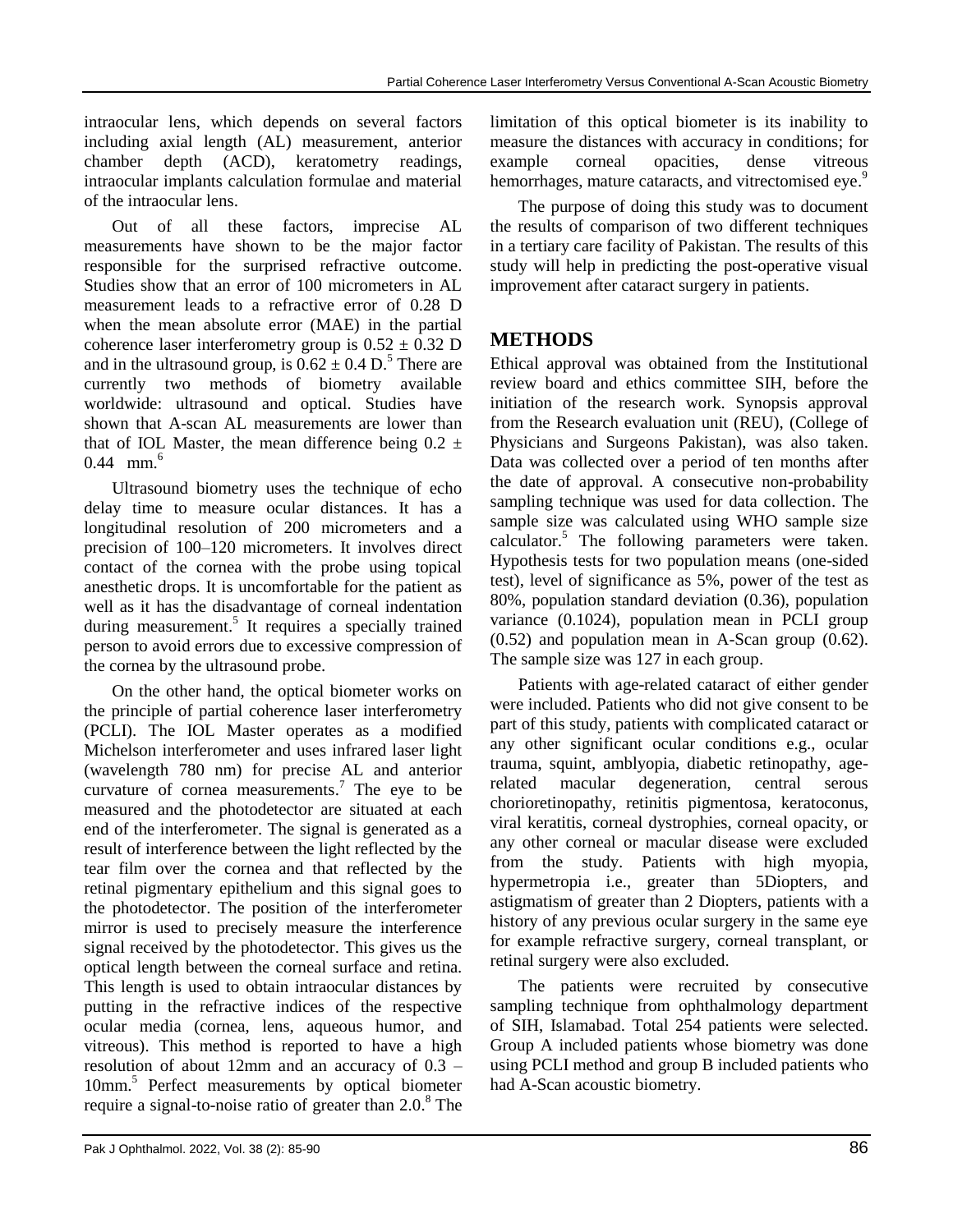We used Zeiss IOL Master 700 as an optical biometer and Quantel compact touch as an A-Scan biometer. Biometry was performed by a single trained ophthalmic technician. Intraocular lens power calculation was done using SRK/T formula. This is the most commonly used formula that is used in both methods of biometry. We aimed for emmetropia for distance vision. After lens power calculation, Phacoemulsification surgery with foldable Intraocular lens (Acrysof IQ-monofocal) was performed. Patients were called for a follow-up visit the next day and then one month after surgery. Postoperative refractive error was checked after one month.

All data were entered and analyzed using SPSS version 21.0. Descriptive statistics were used for qualitative as well as quantitative variables. Qualitative variables were gender, eye, type of refractive error and quantitative variables were age, pre-operative and post-operative visual acuity, bestcorrected pre-operative and post-operative visual acuity and refractive error. For qualitative variables, frequency and percentages were determined, and for quantitative variables data mean and standard deviation was ascertained. We applied independent samples t-test to compare the mean postoperative refractive error in both groups. Type of refractive error, gender and the eye were used for stratification and post-stratification independent sample t-test. A pvalue of less than 0.05 was considered significant.

### **RESULTS**

Among the 254 patients included in the study, the mean age of participants was  $65.54 \pm 9.38$  years. The minimum and maximum age of patients were 37 and 84 years respectively. There were 138 (54.3%) male and 116 (45.7%) female patients. There were 80 males and 47 females in Group A while 58 males and 69 females in Group B. Distribution of study patients according to the type of refractive error is shown in (Table-1).

Pre- operative Mean best corrected Visual Acuity according to Log MAR scale was  $0.5220 \pm 0.2289$  and Post-operative Mean Best Corrected Visual Acuity was  $0.0417 \pm 0.089$ . The mean pre-operative AL in the ultrasound group was  $21.54 \pm 1.2$  mm, the mean error  $0.07 \pm 0.2$  mm and MAE of  $0.18 \pm 0.12$  mm ( $P = 0.02$ ). while the mean preoperative AL in the PCLI group was  $20.35 \pm 1.1$  mm, the mean error  $-0.06 \pm 0.17$  mm and MAE of  $0.12 \pm 0.13$  mm ( $P = 0.003$ ). There was

no statistically significant difference in preoperative AL values in both the groups as shown in T**able-2**.

**Table 1:** *Type of Refractive Error and distribution according to the Groups.*

| <b>Type of Refractive</b><br>Error |                | Group<br>A | Group<br>в | Total | p-Value |  |
|------------------------------------|----------------|------------|------------|-------|---------|--|
| <b>Myopia</b>                      | Yes            | 16         | 12         | 28    | 0.422   |  |
|                                    | No             | 111        | 115        | 226   |         |  |
| <b>Hypermetropia</b>               | Yes            | 40         | 11         | 51    | 0.00001 |  |
|                                    | No             | 87         | 116        | 203   |         |  |
| <b>Astigmatism</b>                 | Yes            | 45         | 52         | 97    | 0.3659  |  |
|                                    | N <sub>0</sub> | 82         | 75         | 157   |         |  |
| Nil                                | Yes            | 26         | 52         | 78    | .0004   |  |
|                                    | No             | 101        | 75         | 176   |         |  |

**Table 2:** *Comparison between partial coherence laser interferometry and ultrasound biometry by Application of independent T test.*

|                                                | <b>PCLI</b><br>$Mean \pm SD$       | <b>Ultrasound</b><br><b>Biometry</b><br>$Mean \pm SD$ | p-Value |
|------------------------------------------------|------------------------------------|-------------------------------------------------------|---------|
| Post-operative mean<br><b>Refractive Error</b> | $0.42 \pm 0.35$ D $0.50 \pm 0.4$ D |                                                       | 0.003   |
| Post-operative mean<br><b>Axial Length</b>     | $20.35 \pm 1.1$                    | $21.54 + 1.2$                                         | 0.02    |
| <b>P</b> Value                                 | 0.003                              | 0.02                                                  | -       |

Mean Refractive Error between Groups alongside effect modifiers is explained in Table-3.

**Table 3:** *Mean Refractive Error between Groups alongside effect modifier.*

| <b>Effect Modifier</b> |                | <b>Group A</b><br><b>Group B</b><br><b>Mean Refractive Error</b><br>$(Mean \pm SD)$ |                                      | p-<br><b>Value</b> |  |
|------------------------|----------------|-------------------------------------------------------------------------------------|--------------------------------------|--------------------|--|
| Gender                 | Male<br>Female | $0.041 + 0.09$<br>$0.087 + 0.12$                                                    | $0.038 \pm 0.08$<br>$0.015 \pm 0.05$ | 0.714              |  |
| Age                    | > 50           | 0                                                                                   | $0.0167 \pm 0.003$                   | 0.13               |  |
| <b>Categories</b>      | < 50           | $0.06 + 0.11$                                                                       | $0.03 + 0.005$                       |                    |  |
| <b>Eve Side</b>        | Right          | $0.035 \pm 0.08$                                                                    | $0.021 \pm 0.06$                     | 0.01               |  |
|                        | Left           | $0.086 + 0.12$                                                                      | $0.03 + 0.07$                        |                    |  |

### **DISCUSSION**

Ocular biometry is fundamental to cataract surgery. PCLI is a non-contact method and offers the ease of obtaining keratometry values, ACD, and AL measurements in a single sitting, which is a significant advantage when compared to ultrasound biometry. It is less time-consuming and has the advantage of improved precision, as compared to ultrasound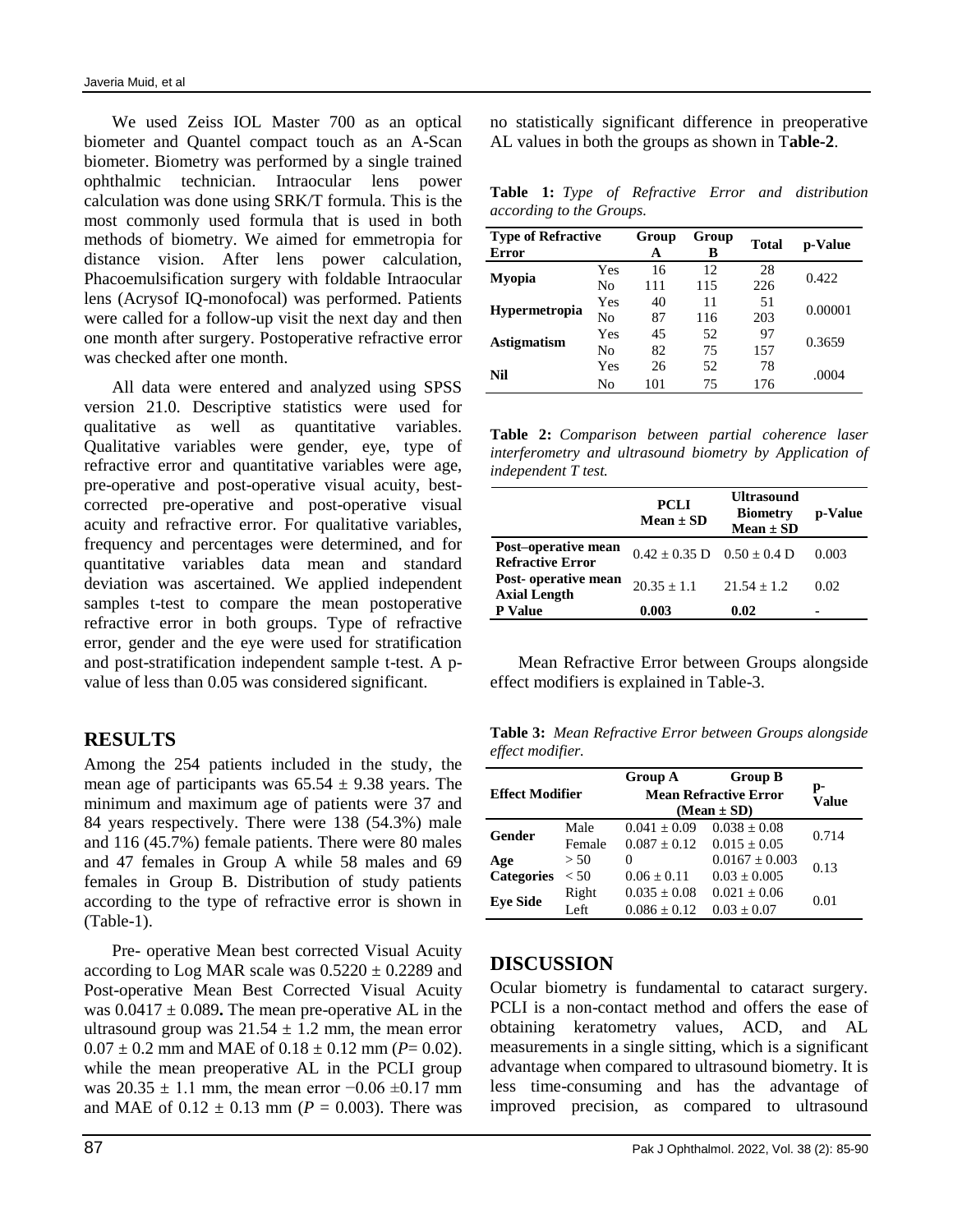biometry, which demands topical anesthesia and is time-consuming. Our study compared the refractive outcome between applanation acoustic biometry and PCLI. It has shown significant improvement in IOL power calculation using PCLI compared with ultrasound (mean difference was 0.08 D). Statistically significant differences ( $p < 0.05$ ) were found in the mean values obtained using both techniques of measurement. PCLI method can achieve reliable AL measurements in phakic eyes, as observed in our study with a mean difference of  $1.19 \pm 0.1$  mm. It shows that PCLI leads to statistically significant improvement for postoperative refraction when compared to A-Scan using prospective IOL power calculations in phakic eyes.

From a theoretical point of view, the total error in IOL power calculation may be expected to decrease significantly as a result of the decrease in the variability of AL readings with PCLI. If one assumes the small variation observed between preoperative and postoperative PCLI measurements to reflect the total error originating from the axial length measurements, this source is shown to represent only 30–40% of the total prediction error, compared with 50–60% with ultrasound.<sup>10</sup> Another study showed that the average absolute IOL prediction error (observed minus expected refraction) was 0.65 D with ultrasound and 0.43D with PCLI using the 5‐variable ACD prediction method.<sup>11</sup> Furthermore, the noncontact essentially operator-independent method, gave significantly more reliable biometry before cataract surgery, especially in the case of a less experienced operator.<sup>12</sup> Rajan et al. found that the use of optical biometry offered a better predictive value than the use of applanation axial biometry measurements.<sup>5</sup>

On the other hand, Haigis et al., in their study of comparing the outcome of postoperative refraction measurements by two different methods (ultrasound vs. PCLI), concluded that postoperative refraction was predicted accurately by the ultrasound method.<sup>13</sup> The influence of the operator's experience especially on the contact technique was emphasized by Kittahaweesin.<sup>14</sup> He compared the acoustic biometry method with the immersion technique and found that the reproducibility of both techniques was similar when performed by an experienced operator, whereas, the less experienced operator had greater reproducibility with the immersion technique. He suggested that the immersion technique should be considered, particularly for less-experienced operators.<sup>14</sup> Other

studies showed that experienced operators had less difference and lower variability in the difference between applanation acoustic biometry and IOL Master readings for AL and ACD measurements.<sup>15,16</sup>

There are variable conclusions about which technology has a better predictive value. Our study has shown the IOL prediction value accuracy of around 80% as compared to other studies, which have shown an improvement in predictive value up to 27%. <sup>17</sup> Our study showed that the average absolute error inaccurate IOL power prediction was found to decrease from 0.5 D with ultrasound to 0.4 D with PCLI. Both the groups were compared favorably with no significant difference in functional outcome. However, the patients who had PCLI did better in reaching  $\pm$  1 D of the expected post-op refraction (80%) as compared to 87% shown by Rajan et al. 5 They also showed that preoperative mean AL was  $23.47 \pm 1.1$  mm in the PCLI group and  $23.43 \pm 1.2$ mm in the ultrasound group ( $P > 0.05$ ). The MAE in the PCLI group was  $0.52 \pm 0.32$  D. The MAE in the ultrasound group was  $0.62 \pm 0.4$  D. These results are comparable to our study. In our study, the mean preoperative AL in the PCLI group was  $20.35 \pm 1.1$  mm and in the ultrasound group, was  $21.54 \pm 1.2$  mm. The MAE in PCLI group was  $0.42 \pm 0.35$  D (P = 0.003) and ultrasound group was  $0.50 \pm 0.4$  D (P = 0.02).

Rajan et al also studied the role of PCLI in pseudophakic AL measurement. It revealed a mean shortening of the eyes postoperatively in the PCLI group. <sup>5</sup> The mean shortening encountered with PCLI was seen to be most likely related to the group refractive index incorporated in the calculation, causing this systematic error. The A-constant needs to be altered to suit PCLI to achieve better accuracy.<sup>18,19</sup> In contradiction to the above study, PCLI was able to achieve reliable AL measurements in pseudophakic eyes as observed in our study. This application becomes clinically relevant in evaluating pseudophakic eyes that might need a secondary piggyback IOL.

PCLI relies on adequate foveal fixation eyes with corneal scarring, dense cataracts, posterior capsule plaque, macular degeneration and eccentric fixation fail to obtain reliable results.<sup>20</sup> Furthermore, in the areas where hard cataracts are common, this optical method cannot work very well. On the other hand, PCLI has an edge over acoustic biometry in measuring the AL of eyes with silicone oil or posterior staphyloma. We also did not calculate the failure rate,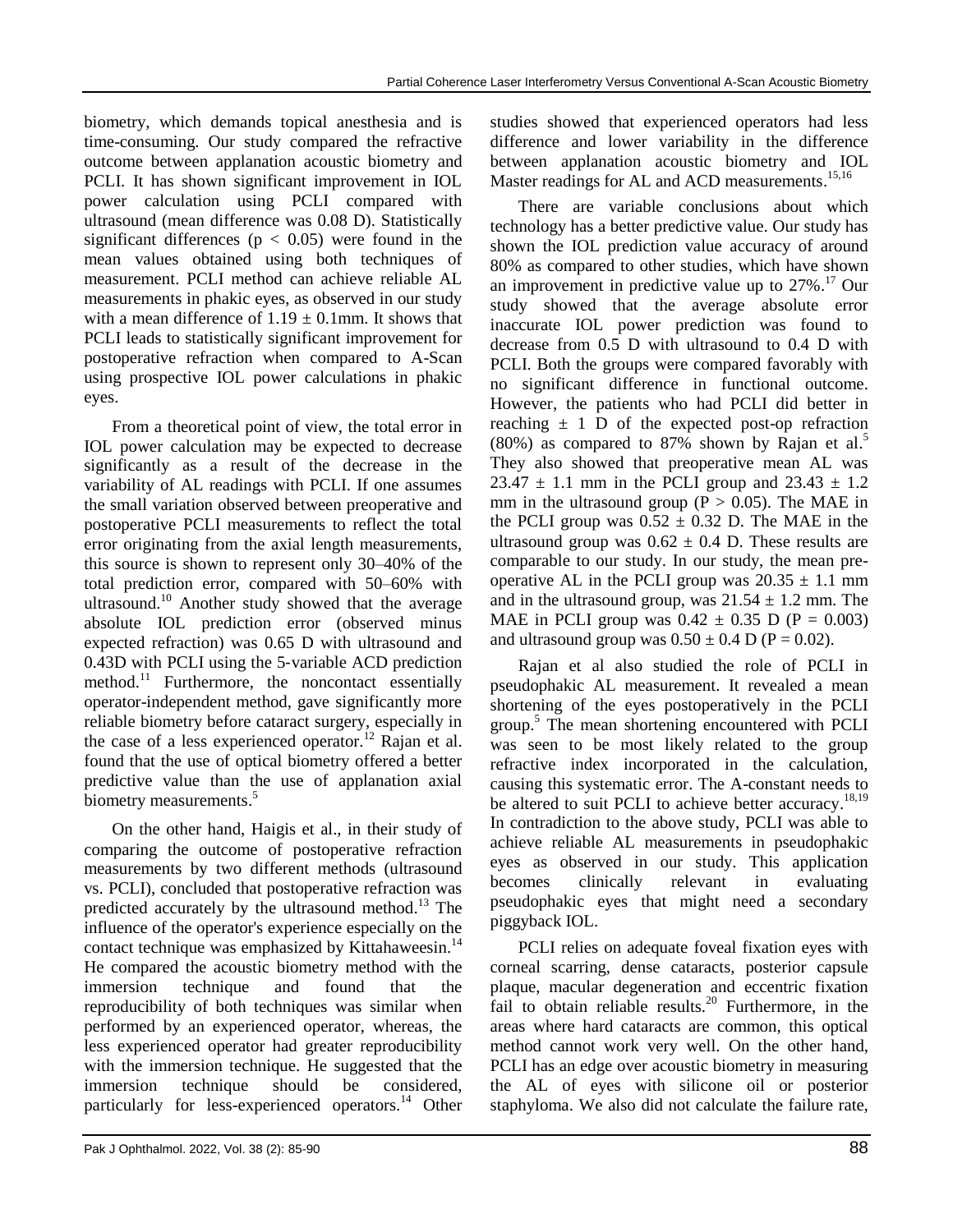positive predictive value, and negative predictive value so we cannot compare these values with other studies. Another limitation is that we did not compare the experienced operator with the less experienced operator in the case of acoustic biometry. Furthermore, we had to choose the patients who did not have mature cataracts resulting in selection bias. Some patients were lost to follow-up.

A multicenter study with larger sample size is required to make the results more reliable and find out the importance of ACD accuracy in the prediction of postoperative refraction when IOL is implanted in cataract surgery.

## **CONCLUSION**

It is concluded that the non-contact optical biometry using the PCLI principle reduces the MAE of postoperative refraction after cataract surgery and is a more reliable tool in the measurement of intraocular lenses in cataractous eyes before surgery. The highly significant improvement of PCLI over ultrasound found in the present paper might be reinforced in a highly controlled best-case study. These results support the likelihood that IOL implantation after calculation of its value by a non-contact method is one of the most accurate methods. Thus, an optical biometer, in the future can be the most precise tool in measurements of IOL power in patients in which corneal power has been changed due to refractive surgery.

#### **Ethical Approval**

The study was approved by the Institutional review board/ Ethical review board (**IRB-952-227-2018).**

#### **Conflict of Interest**

Authors declared no conflict of interest.

#### **REFERENCES**

- 1. **Pascolini D, Mariotti SP.** Global estimates of visual impairment: 2010. British J Ophthalmol. 2012; **96:** 614- 618.
- 2. **Bourne RR, Flaxman SR, Braithwaite T, Cicinelli MV, Das A, Jonas JB, et al.** Magnitude, temporal trends, and projections of the global prevalence of blindness and distance and near vision impairment: a systematic review and meta-analysis. Lancet Glob Health, 2017; **5:** e888-897.
- 3. **Bowling B.** Kanski's clinical ophthalmology. 8thed. London United Kingdom: Elsevier; June 2015: 281p.
- 4. **Ahmad K, Zwi AB, Tarantola DJ, Soomro AQ, Baig R, Azam SI.** Gendered disparities in quality of cataract surgery in a marginalized population in Pakistan: The Karachi Marine Fishing Communities Eye and General Health Survey. PloS one, 2015; **10:** e0131774.
- 5. **Rajan MS, Keilhorn I, Bell JA.** Partial coherence laser interferometry vs. conventional ultrasound biometry in intraocular lens power calculations. Eye, 2002; **16:** 552.
- 6. **Gaballa SH, Allam RS, Abouhussein NB, Raafat KA.** IOL master and A-scan biometry in axial length and intraocular lens power measurements. Delta J Ophthalmol. 2017; **18:** 13.
- 7. **Wang Q, Savini G, Hoffer KJ, Xu Z, Feng Y, Wen D, et al.** J. A comprehensive assessment of the precision and agreement of anterior corneal power measurements obtained using 8 different devices. PLoS One, 2012; **7:** e45607.
- 8. **Nakhli FR.** Comparison of optical biometry and applanation ultrasound measurements of the axial length of the eye. Saudi J Ophthalmol. 2014; **28:** 287- 291.
- 9. **McAlinden C, Wang Q, Pesudovs K, Yang X, Bao F,**  Yu A, et al. Axial length measurement failure rates with the IOL Master and Lenstar LS 900 in eyes with cataract. PloS one, 2015; **10:** e0128929.
- 10. Holladay JT, Prager TC, Ruiz RS, Lewis JW, Rosenthal H. Improving the predictability of intraocular lens power calculations. Arch Ophthalmol. 1986; **104 (4):** 539-541. doi: 10.1001/archopht.1986.01050160095020. PMID: 3954656.
- 11. **Olsen T.** Improved accuracy of intraocular lens power calculation with the Zeiss IOL Master. Acta Ophthalmol Scand. 2007; **85:** 84–87.
- 12. **Findl O, Kriechbaum K, Sacu S, Kiss B, Polak K, Nepp J, et al.** Influence of operator experience on the performance of ultrasound biometry compared to optical biometry before cataract surgery. J Cataract Refract Surg. 2003 Oct; **29 (10):** 1950-5. doi: 10.1016/s0886-3350(03)00243-8. PMID: 14604716.
- 13. **Haigis W, Lege B, Miller N, Schneider B.** Comparison of immersion ultrasound biometry and partial coherence interferometry for intraocular lens calculation according to Haigis. Graefes Arch ClinExp Ophthalmol. 2000; **238 (9):** 765-773. Doi: 10.1007/s004170000188.
- 14. **Kitthaweesin K, Mungsing W.** Agreement and reproducibility of contact and immersion techniques for axial length measurement and intraocular lens power calculation. J Med Assoc Thai. 2009; **92:** 1046e1049.
- 15. **Freudiger H, Artaria L, Niesel P.** Influence of intraocular lenses on ultrasound axial length measurement: in vitro and in vivo studies. J Am Intraocul Implant Soc. 1984 Winter; **10 (1):** 29-34. Doi: 10.1016/s0146-2776(84)80073-7.